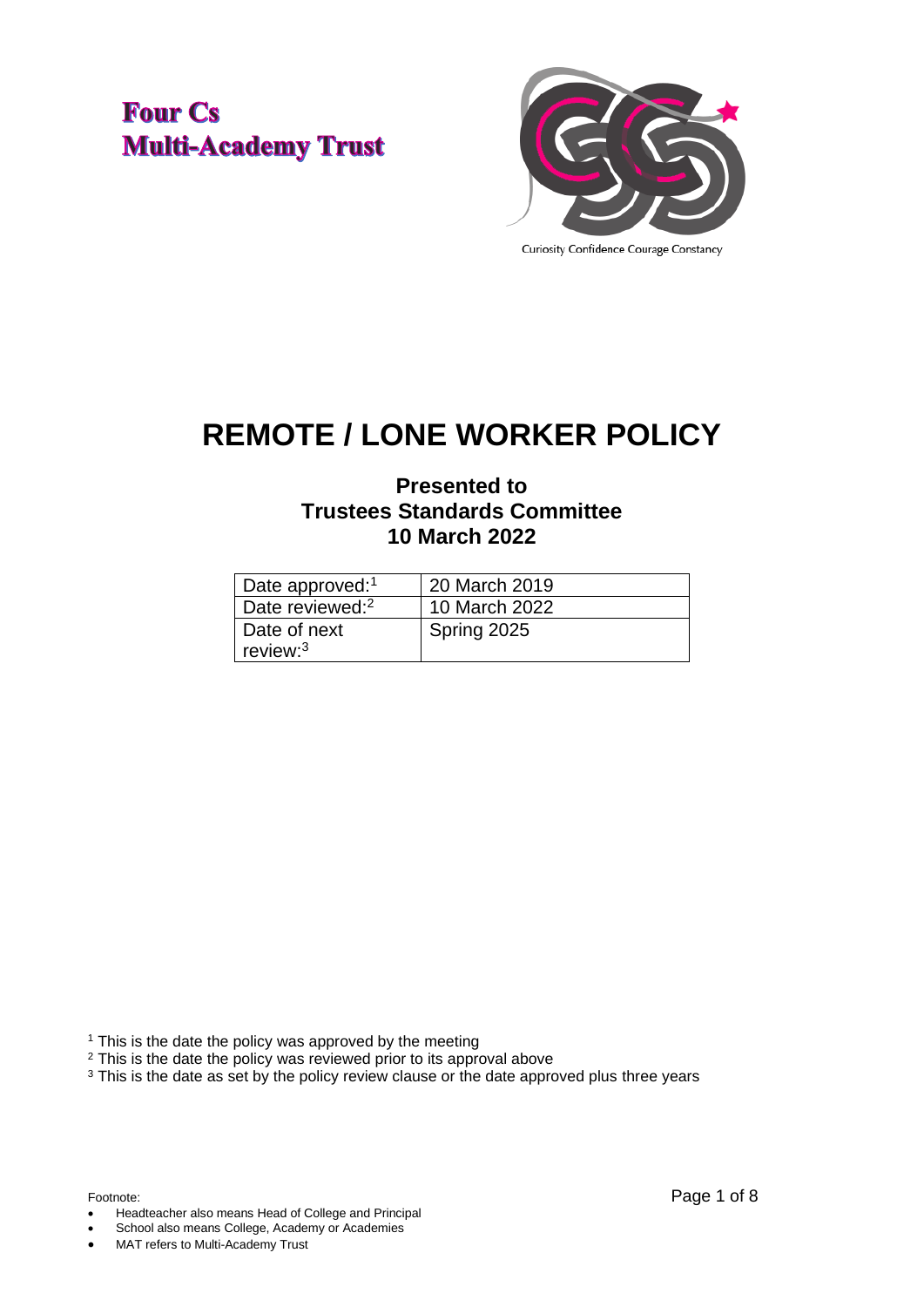# **REMOTE / LONE WORKER POLICY**

#### **1. Introduction**

Within their role some staff are required to visit students and families in their homes. The Trust recognises that sometimes staff work by themselves in the community and this document is to protect staff, so far as is reasonably practicable, from the risks of lone working. Where possible every effort should be made to avoid a home visit and to make use of / replace with a 'virtual' format.

- **1.1** This policy outlines the measures that should be taken by staff to guard their personal safety when working at, or visiting, the home of a student or family. All staff undertaking such work should read this policy and work through the flowchart under Appendix B. The purpose of the policy is to:
	- a) Increase staff awareness of the safety issues relating to lone working.
	- b) Ensure the risk of working alone is assessed and that systems and methods are in place to eliminate or reduce any risks.
	- c) Ensure that support and training are available to staff who have to work alone.
	- d) Encourage the full reporting and recording of all accidents/incidents relating to home working.
- **2. When working with a young person under the age of 18 years, it must be under the direct supervision of a competent person, eg parent, carer, sibling over 18.** The person will be accessible within the property or in the same room if decided by the lone worker via the risk assessment. If visiting the home for the purposes of monitoring attendance, this does not apply.
- **3.** Lone workers face the same hazards in their work as other workers, however risk of harm can be greater. Lone workers should consider:
	- a) How they would leave the environment should there be a fire or a fire alarm sounds.
	- b) How they would ensure personal safety eg dogs/other animals in the home, aggression/violence in the home.
- **4.** Line managers are responsible for:
	- a) Raising awareness with the lone worker of any known risks and carrying out/reviewing risk assessments.
	- b) Supporting the lone worker in the event of any incident and investigating to enable recommendations to prevent a recurrence.
	- c) Ensuring awareness and proper implementation of this policy and procedures.
	- d) Ensure that support and training are available to staff who have to work alone.
- **5.** Lone workers are responsible for:
	- a) Ensuring they take reasonable care of themselves and other people who may be affected by their actions.
	- b) Carrying out the pre-visit risk assessment at the property prior to the first visit, considering the risks to their health and safety and then complete the individual student risk assessment on each visit.
	- c) Having business usage on their car insurance.
	- d) Logging their mileage.
	- e) Wearing an identification badge showing they work for the Trust.

• Headteacher also means Head of College and Principal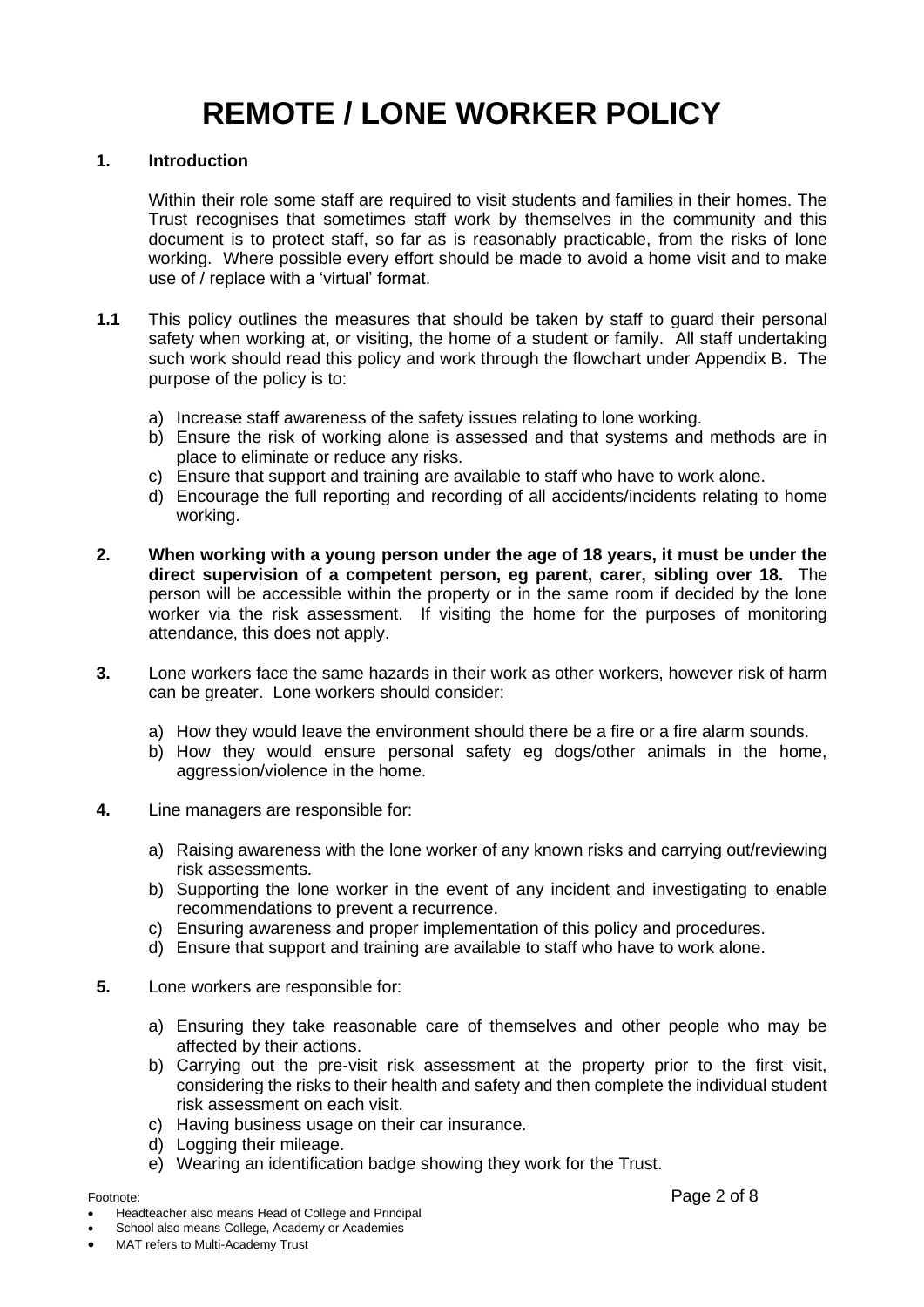- f) Carrying a mobile phone that is charged, accessible and working including having an emergency number on speed dial in case of any incident and ensuring number known by the employing school and Line Manager.
- g) Maintaining an up to date and comprehensive diary of their appointments that is accessible to others.
- h) Making contact with the employing school ensuring someone knows their whereabouts and when they are due back if a visit finishes after the school day or they are not returning.
- i) Reporting all incidents during lone working, however small, to their Line Manager.
- **6.** Risk assessments must be carried out for a lone worker's activity generically on initiating a programme of work with the Line Manager and then individually. All risk assessments are checked / reviewed by the Line Manager and held centrally. (See Appendix B for the different risk assessment documents in place).

#### **7. Policy Review**

The Trustees will review this policy in line with the procedure for policy review.

Date for review - If no other reason for review (see policy review procedure) this policy will be reviewed in 3 years.

- Headteacher also means Head of College and Principal
- School also means College, Academy or Academies

MAT refers to Multi-Academy Trust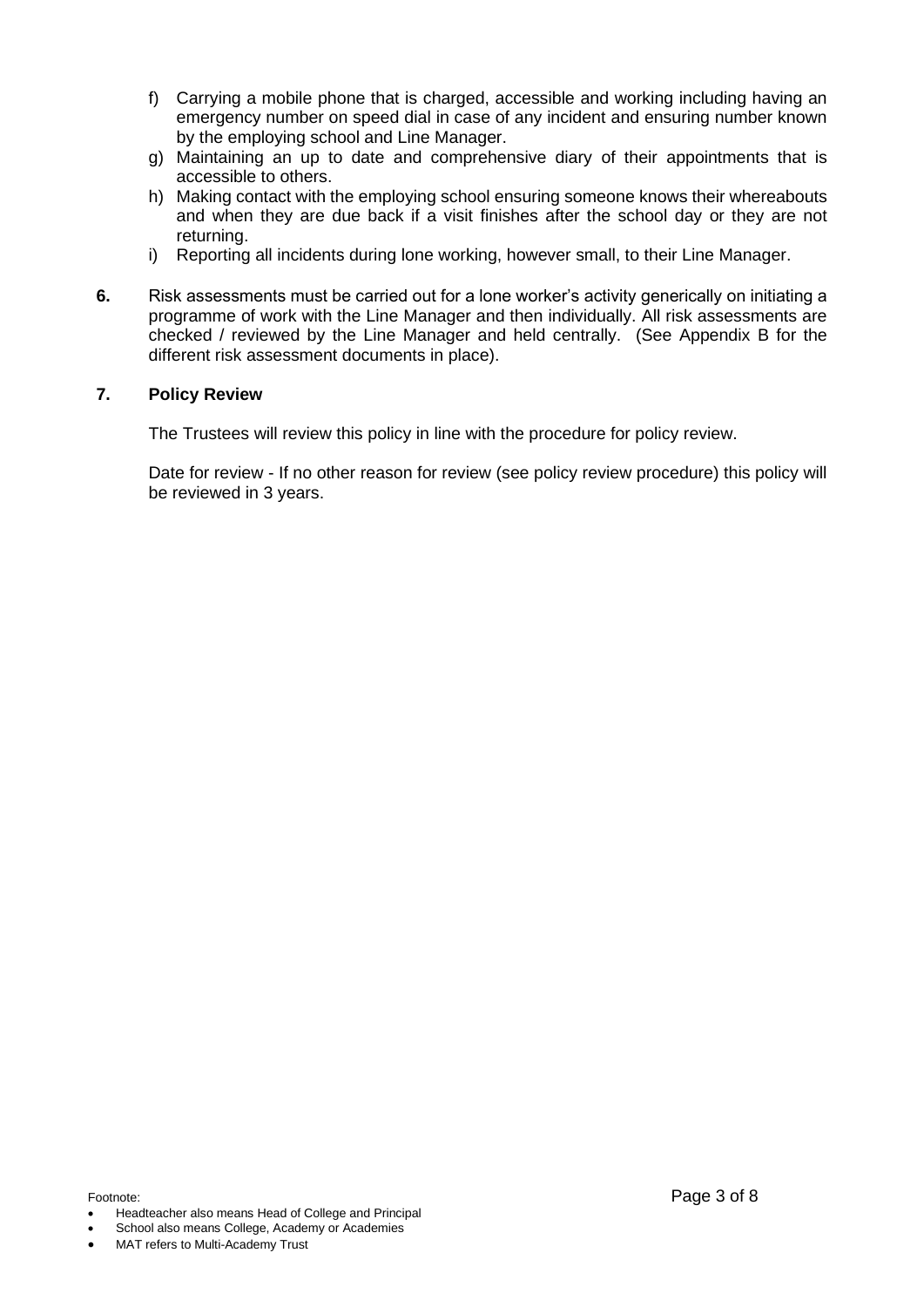### **APPENDIX A**

#### **Pre-Visit Risk Assessment Check List**

| Activity to be covered by Risk Assessment:          |             |  |  |  |  |  |
|-----------------------------------------------------|-------------|--|--|--|--|--|
| Staff Name:                                         | Department: |  |  |  |  |  |
| Name of line Manager completing the pre-assessment: |             |  |  |  |  |  |

| <b>Activity</b>                                                       | Υ | N | N/A | N/K |
|-----------------------------------------------------------------------|---|---|-----|-----|
| Work in Student home?                                                 |   |   |     |     |
| Work alone? (If under 18 with an adult present)                       |   |   |     |     |
| Is it deemed necessary to have parent / carer etc:                    |   |   |     |     |
| Accessible within the property                                        |   |   |     |     |
| $\blacksquare$ In the same room                                       |   |   |     |     |
| Does the staff member have a mobile phone to make contact with        |   |   |     |     |
| school?                                                               |   |   |     |     |
| Could the staff member be contacted easily by the school at any time? |   |   |     |     |
| Has a Line Manager been notified of visits and timings?               |   |   |     |     |
| Late returning, is a nominated person notified?                       |   |   |     |     |
| Has all pre-known information on the family been shared?              |   |   |     |     |
| Environment - discussed on pre visit phone call                       |   |   |     |     |
| Is the working environment in a safe state of repair for the visit?   |   |   |     |     |
| Is there somewhere quiet to work?                                     |   |   |     |     |
| Is there parking nearby?                                              |   |   |     |     |
| <b>Visit</b>                                                          |   |   |     |     |
| Does the staff member feel safe about visiting the area?              |   |   |     |     |
| Does the staff member feel safe about visiting the home?              |   |   |     |     |
| Has the staff member voiced any concerns about the work?              |   |   |     |     |
| Has any issue raised been addressed?                                  |   |   |     |     |

Enquiries with other agencies, eg Social Services, Health etc

| Other concerns:                                           |              |
|-----------------------------------------------------------|--------------|
| Has the Individual Student Risk Assessment been completed | Yes<br>. Nol |

#### Check List for each visit:

| Does someone know where you are intending to visit?              |  |
|------------------------------------------------------------------|--|
| Does someone know the route you will be taking?                  |  |
| Does someone know your anticipated time of return?               |  |
| Are the details of your car/phone number recorded at the school? |  |
| Are the details of the visit(s) recorded at the school?          |  |

| Completed by: | Date:        |
|---------------|--------------|
| Signed:       | Review date: |

• Headteacher also means Head of College and Principal

• MAT refers to Multi-Academy Trust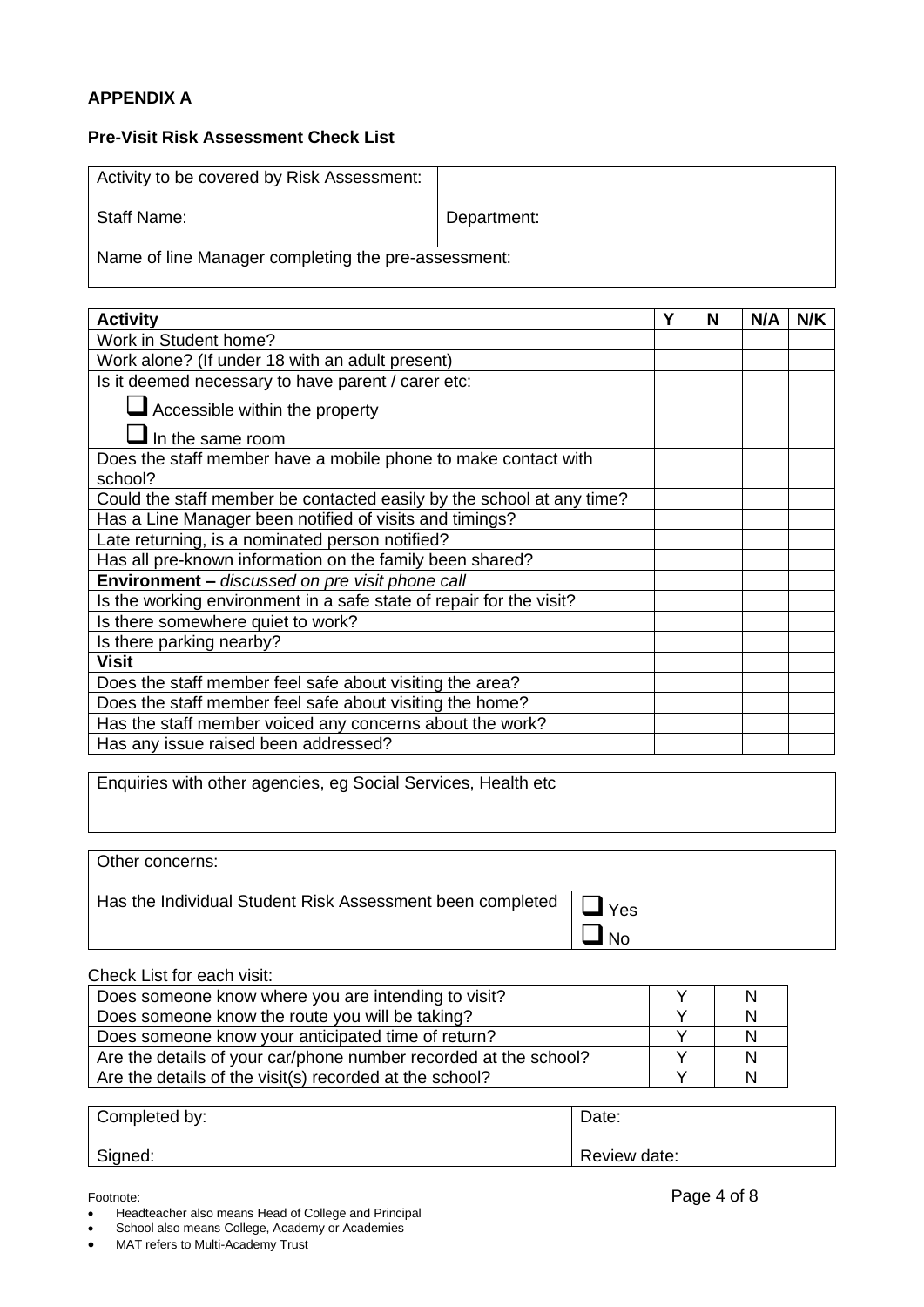# **Individual Student Risk Assessment**

| <b>Staff Name</b><br>Student name                 |                | Department<br><b>DoB</b> |            |                     |            | Date Risk<br>Assessment<br>completed | <b>Parent Name</b>                            |                 |                                  |       |       |       | Name of those completing assessments: |      |
|---------------------------------------------------|----------------|--------------------------|------------|---------------------|------------|--------------------------------------|-----------------------------------------------|-----------------|----------------------------------|-------|-------|-------|---------------------------------------|------|
| Timescale of work covered by this risk assessment |                |                          |            | <b>Phone Number</b> |            | Address to be visited                |                                               |                 | Outline of work to be undertaken |       |       |       |                                       |      |
|                                                   |                |                          |            |                     |            |                                      |                                               |                 | Date attended/risk identified    |       |       |       |                                       |      |
| <b>Risk Identified</b>                            | <b>Hazards</b> | <b>Controls</b>          | Likelihood | Consequence         | Risk Score | Accept? Y/N                          | <b>Line Manager</b><br><b>Recommendations</b> | Date:           | Date:                            | Date: | Date: | Date: | Date:                                 | Date |
| Incident driving<br>to/from visit                 |                |                          |            |                     |            |                                      |                                               | Y/N             | Y/N                              | Y/N   | Y/N   | Y/N   | Y/N                                   | Y/N  |
| Threatening<br>behaviour violence                 |                |                          |            |                     |            |                                      |                                               | Y/N             | Y/N                              | Y/N   | Y/N   | Y/N   | Y/N                                   | Y/N  |
| Unsafe<br>environment eg<br>trailing wires        |                |                          |            |                     |            |                                      |                                               | Y/N             | Y/N                              | Y/N   | Y/N   | Y/N   | Y/N                                   | Y/N  |
| Left alone                                        |                |                          |            |                     |            |                                      |                                               | Y/N             | Y/N                              | Y/N   | Y/N   | Y/N   | Y/N                                   | Y/N  |
| Inappropriate<br>advances/<br>harassment          |                |                          |            |                     |            |                                      |                                               | Y/N             | Y/N                              | Y/N   | Y/N   | Y/N   | Y/N                                   | Y/N  |
| Unrestrained<br>animals                           |                |                          |            |                     |            |                                      |                                               | Y/N             | Y/N                              | Y/N   | Y/N   | Y/N   | Y/N                                   | Y/N  |
| Electrical/fire<br>/gas hazard                    |                |                          |            |                     |            |                                      |                                               | $\overline{YN}$ | Y/N                              | Y/N   | Y/N   | Y/N   | Y/N                                   | Y/N  |

• Headteacher also means Head of College and Principal

• School also means College, Academy or Academies

• MAT refers to Multi-Academy Trust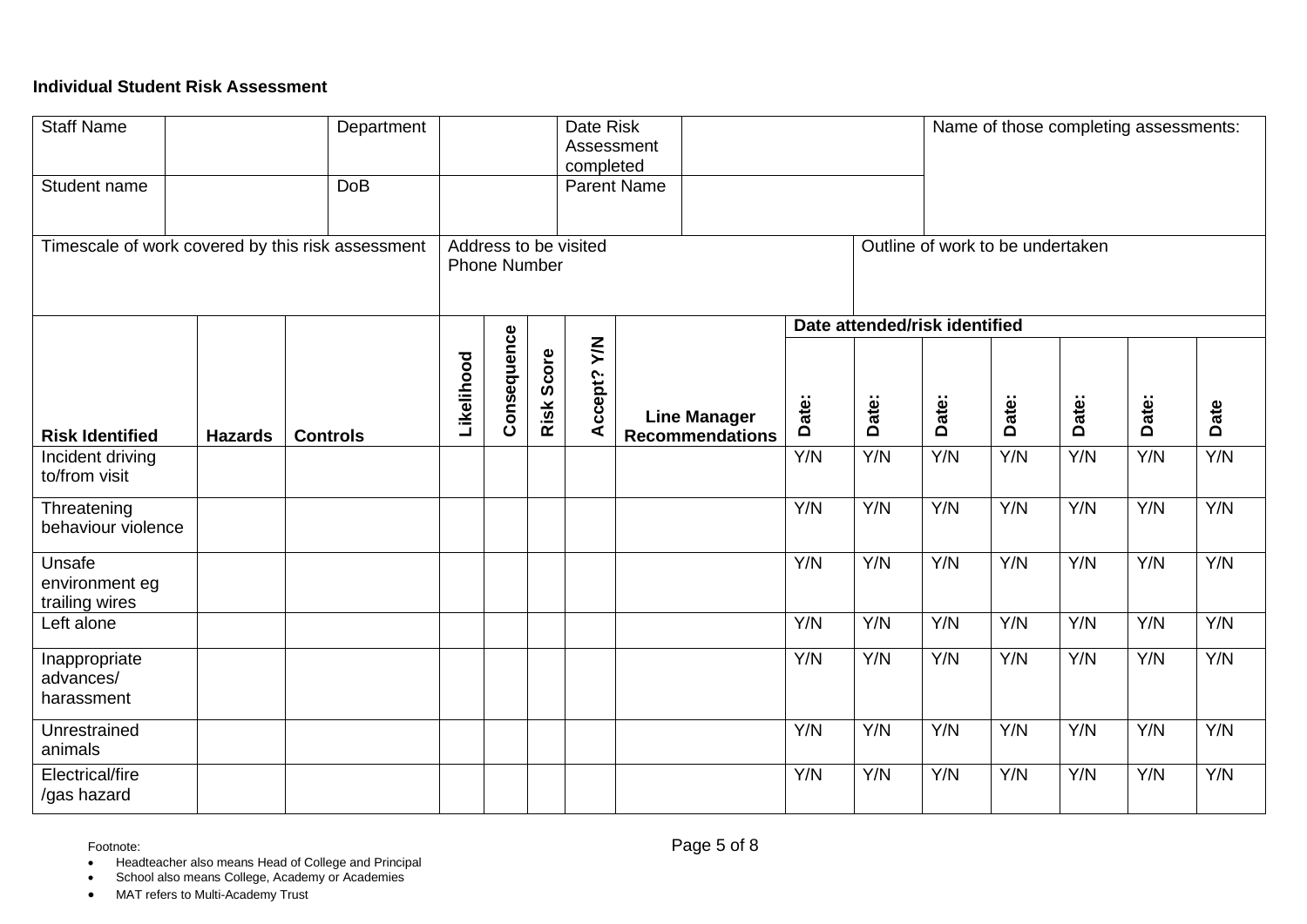# **Points for the Lone Worker to consider/make themselves aware of:**

- During initial contact with the parent/carer and any follow up conversations with the parent/carer and learner, ask proactive questions, listen for any inconsistencies and stay alert for odd/unusual behaviour.
- Be vigilant during the visit, trust your instincts and do not be afraid to call off the lesson if you feel concerned.
- Follow the policy regarding making contact with staff at the school.
- Follow the guidance on logging all visits and undertaking risk assessments.
- Ensure you have a working space clear of clutter that is safe for both yourself and the learner.
- Be aware of any hazards eg animals/trailing wires.
- Ensure the presence of a third party above the age of 18 when working with a young person under the age of 18.
- Report all concerns that may present problems regarding accusations of assault or inappropriate conduct.
- Follow the Trust's Safeguarding Policy.
- Follow the Trust's Internet Safety guidance ensuring the safe use of technology with the learner in mind.
- Be aware that some learners may have additional vulnerabilities due to their race, religion, sexual orientation, or culture.
- Be aware that some learners may have learning, emotional or behavioural difficulties.

# **Be mindful of**

- Any unintentional perception of discriminatory, offensive or aggressive behaviour/language.
- The viewpoints of others eg dress appropriately, remove footwear.
- Follow the Data Protection Policy and do not share any information which is personal regarding yourself with the learner or about the learner to other learners.
- Receiving any information from the learner that could be deemed as personal, that is not vital to the work being undertaken.
- Only meeting in set tuition times with the learner, arranging these through the parent/carer and not the young person.
- Removing any work from the home that may include personal information/photographs of the young person on your laptop/electronic device. Do not take photographs.

- Headteacher also means Head of College and Principal
- School also means College, Academy or Academies

MAT refers to Multi-Academy Trust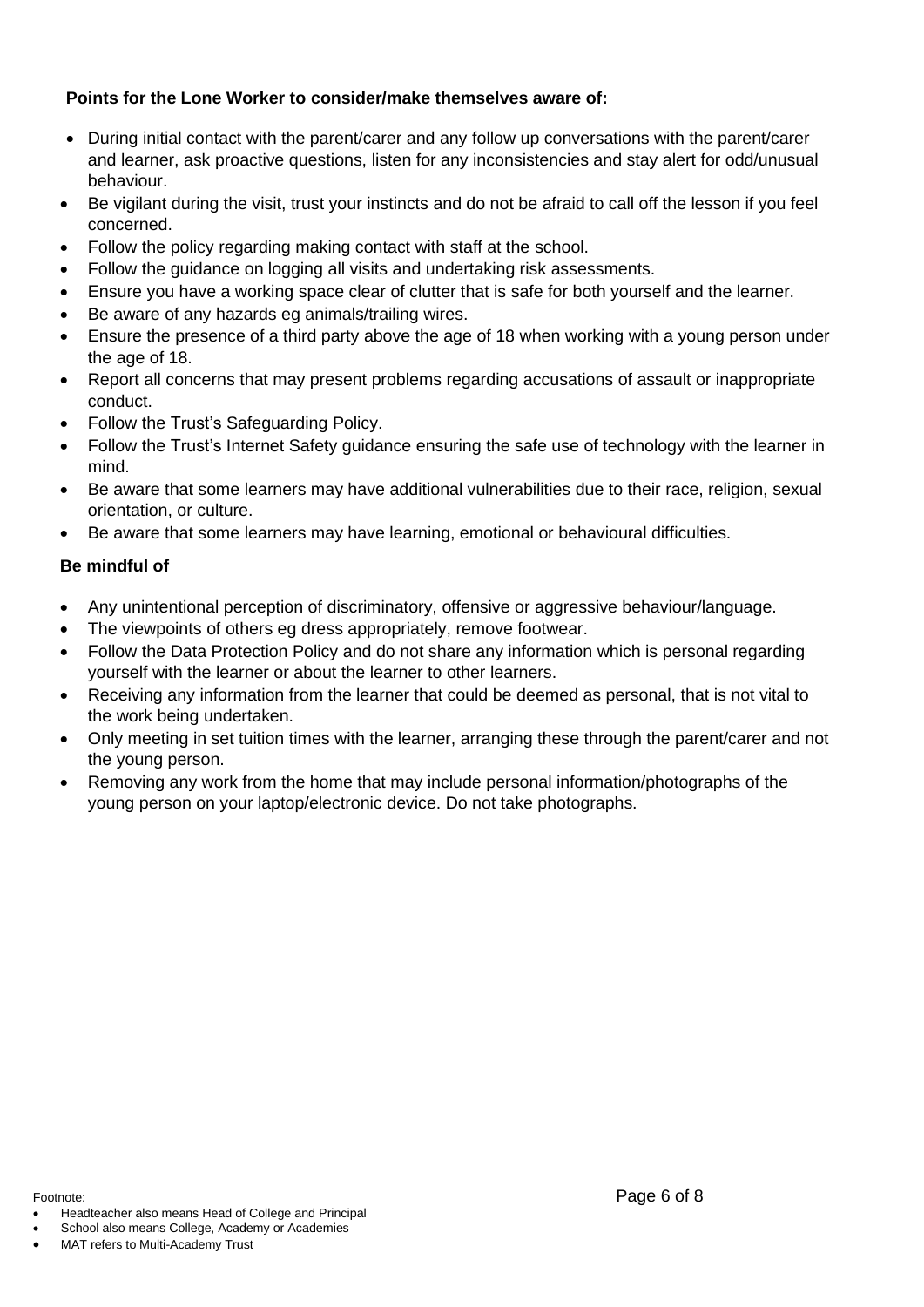

- Headteacher also means Head of College and Principal
- School also means College, Academy or Academies
- MAT refers to Multi-Academy Trust